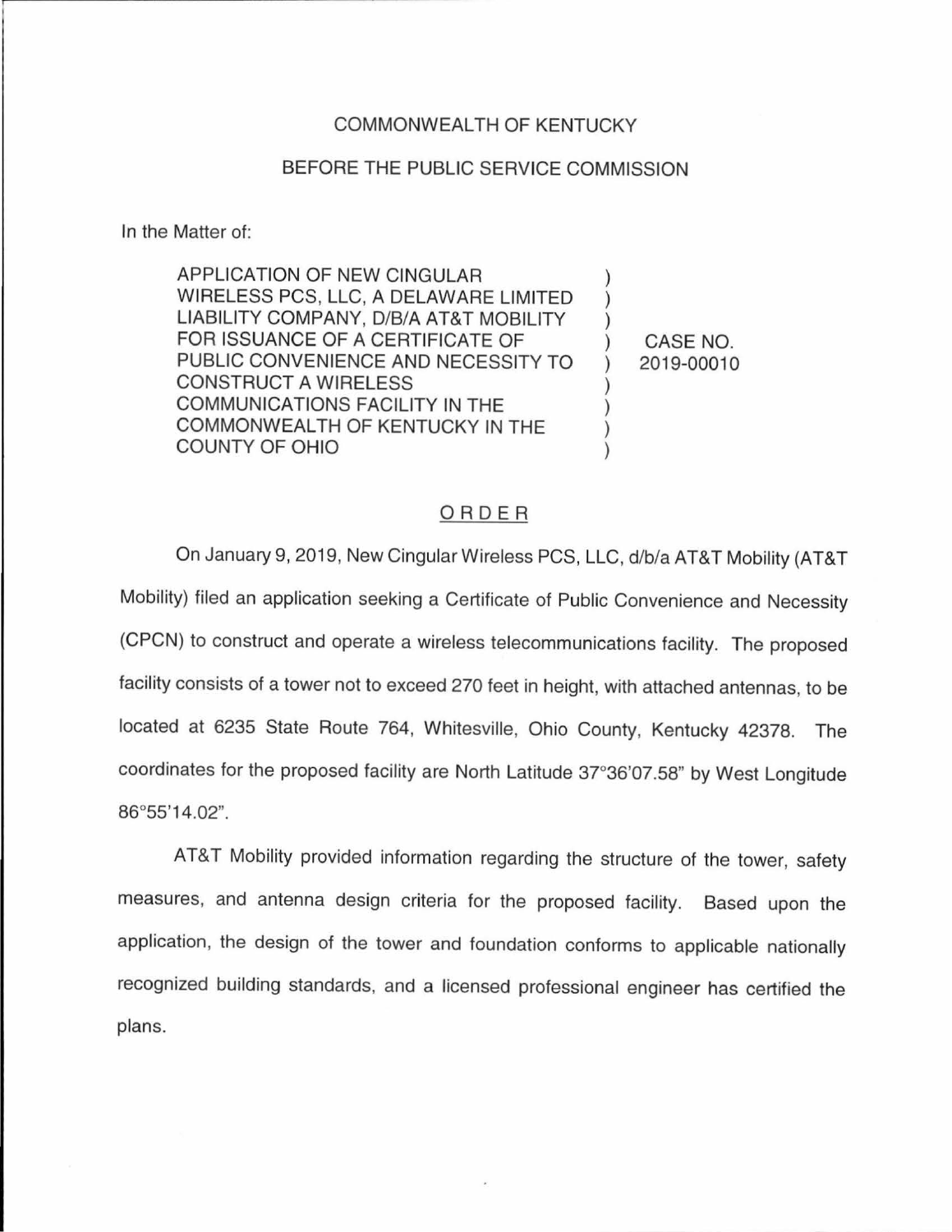Pursuant to 807 KAR 5:063, AT&T Mobility filed statements of having provided the required notifications regarding the proposed construction. Pursuant to 807 KAR 5:063, AT&T Mobility filed evidence that the county judge/executive and all property owners within 500 feet and contiguous to the cell site have been notified of the proposed construction. The notices solicited any comments and informed the recipients of their right to request intervention. As of the date of this Order, one public comment and no requests for intervention have been received.

The Commission received a letter from Thomas C. and Mary Beth McQuary on January 28, 2019,<sup>1</sup> which was placed into the public record for this matter. In their letter to the Commission, Thomas C. and Mary Beth McQuary opposed the location of the Bell Run cell tower due to their concerns about the negative health effects and the potential decrease in property value, stating that their property lies within 600 feet of the proposed tower location. AT&T Mobility responded to the public comment on February 6, 2019. 2 Within its response, AT&T Mobility offered a report from a property valuation expert, which states that the proposed tower will not have an impact on surrounding property values.<sup>3</sup> The Commission reviewed and considered the comments of Thomas C. and Mary Beth McQuary in reaching its decision, along with the response by AT&T Mobility.

AT&T Mobility has filed applications with the Federal Aviation Administration (FAA) and the Kentucky Airport Zoning Commission (KAZC) seeking approval for the

<sup>&</sup>lt;sup>1</sup> Public Comment: Thomas C. and Mary Beth McQuary Letter, 1/28/2019.

<sup>&</sup>lt;sup>2</sup> Response to Letter from Thomas C. McQuary and Mary Beth McQuary, Feb. 6, 2019.

<sup>3</sup> Response to Letter from Thomas C. McQuary and Mary Beth McQuary, Feb. 6, 2019 at 9-36.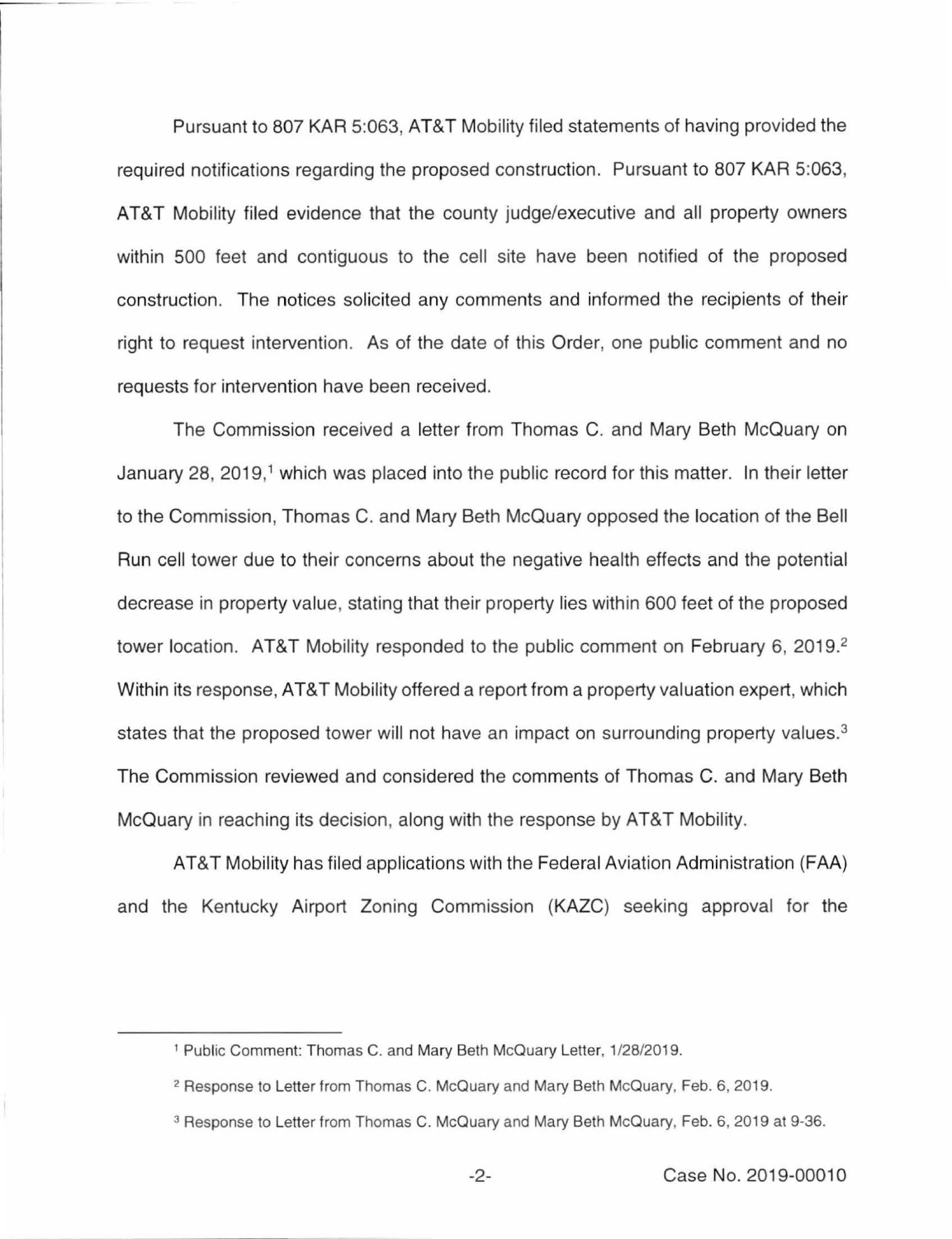construction and operation of the proposed facility. Both applications have been approved.

The Commission, having considered the evidence of record and being otherwise sufficiently advised, finds that AT&T Mobility has demonstrated that a facility is necessary to provide adequate utility service and, therefore, a CPCN to construct the proposed facility should be granted.

Pursuant to KRS 278.280, the Commission is required to determine proper practices to be observed when it finds, upon complaint or on its own motion, that the facilities of any utility subject to its jurisdiction are unreasonable, unsafe, improper, or insufficient. To assist the Commission in its efforts to comply with this mandate, AT&T Mobility should notify the Commission if the antenna tower is not used to provide service in the manner set out in the application and this Order. Upon receipt of such notice, the Commission may, on its own motion, institute proceedings to consider the proper practices, including removal of the unused antenna tower, which should be observed by AT&T Mobility.

IT IS THEREFORE ORDERED that:

1. AT&T Mobility is granted a CPCN to construct a wireless telecommunications facility. The proposed facility consists of a tower not to exceed 270 feet in height, with attached antennas, to be located at 6235 State Route 764, Whitesville, Ohio County, Kentucky 42378. The coordinates for the proposed facility are North Latitude 37°36'07.58" by West Longitude 86°55'14.02".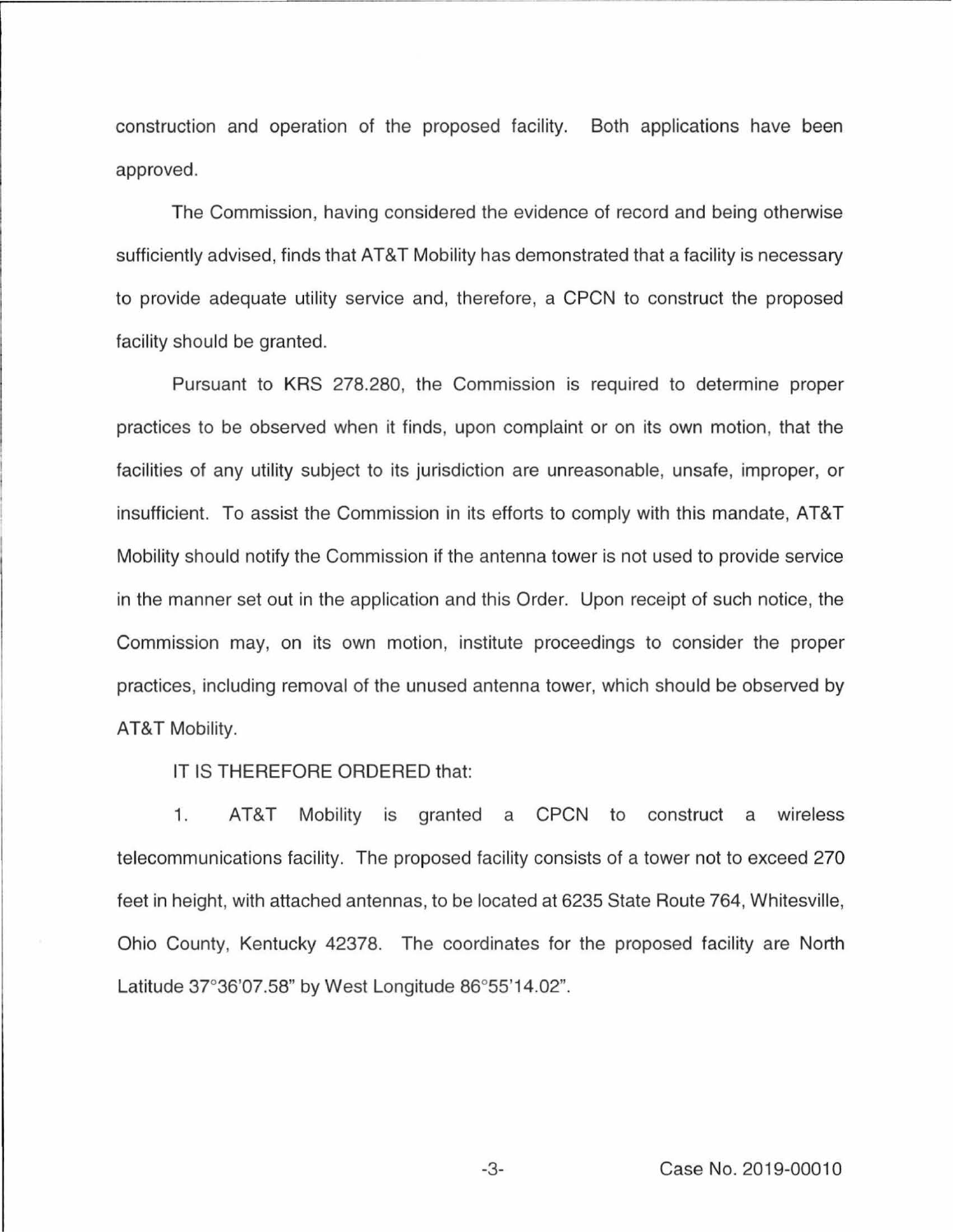2. AT&T Mobility shall immediately notify the Commission in writing if, after the antenna tower is built and utility service is commenced, the tower is not used for a period of three months in the manner authorized by this Order.

3. Documents filed, if any, in the future pursuant to ordering paragraph 2 shall reference this case number and shall be retained in the post-case correspondence file.

4. This case is closed and removed from the Commission's docket.

## [REMAINDER OF PAGE INTENTIONALLY LEFT BLANK]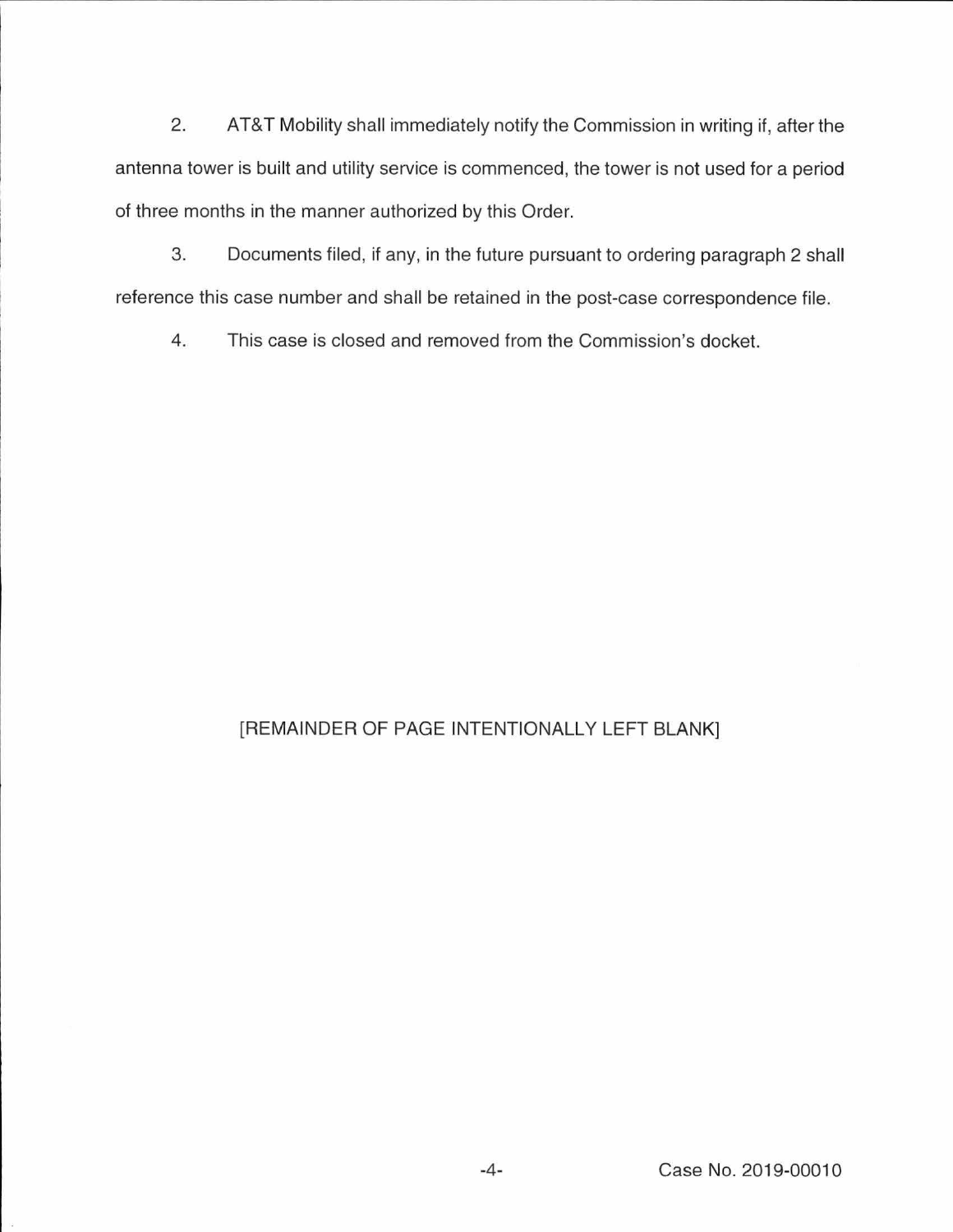By the Commission



ATTEST:

Lure R. Puiso

Case No. 2019-00010